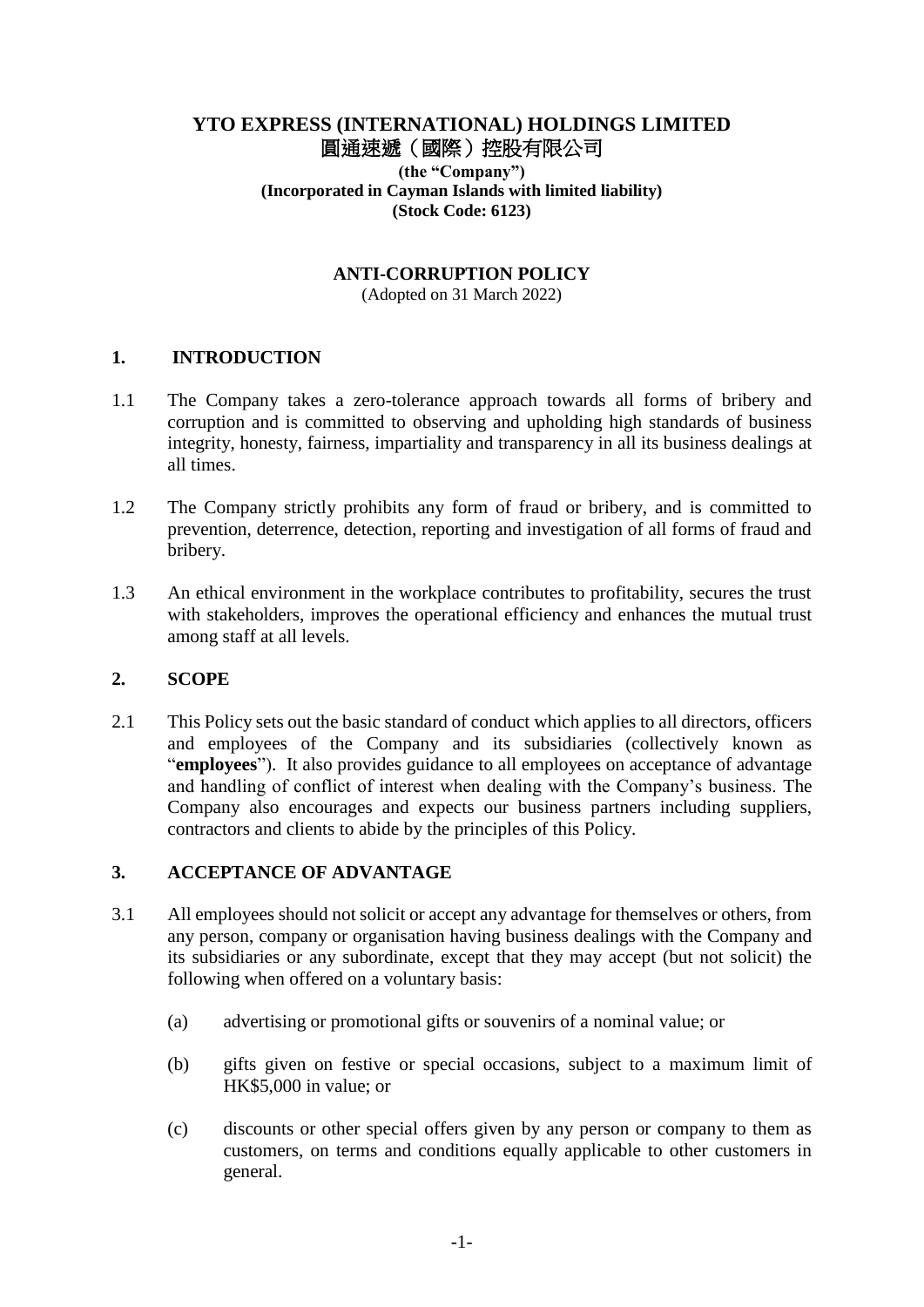- 3.2 Gifts or souvenirs described in paragraph 3.1(a) that are presented to the employees in official functions are deemed as offers to the Company. The employees concerned should report the acceptance to the Company and seek direction as to how to handle the gifts or souvenirs from the Chief Executive Officer or Chief Financial Officer of the Group. If employee wishes to accept any advantage not covered in paragraph 3, he / she should also seek permission from the Chief Executive Officer or Chief Financial Officer of the Group.
- 3.3 However, employees should decline an offer of advantage if acceptance could affect his / her objectivity in conducting the business of the Company and its subsidiaries or induce him / her to act against the interest of the Company and its subsidiaries, or acceptance will likely lead to perception or allegation of impropriety.
- 3.4 If employee has to act on behalf of a client in the course of carrying out the business of the Company and its subsidiaries, he / she should also comply with any additional restrictions on acceptance of advantage that may be set by the client (e.g. employees performing any duties under a government or public body contract will normally be prohibited from accepting advantages in relation to that contract).

# **4. OFFER OF ADVANTAGE**

4.1 All employees are prohibited from offering advantages to any director, staff member or agent of another company or organisation, for the purpose of influencing such person in any dealing, or any public official, whether directly or indirectly through a third party, when conducting the business of the Company and its subsidiaries. Even when an offer of advantage carries no intention of improper influence, it should be ascertained that the intended recipient is permitted by his employer / principal to accept it under the relevant circumstance before the advantage is offered.

# **5. ENTERTAINMENT**

5.1 Although entertainment (e.g. provision of food and drink) is an acceptable form of business and social behaviour, all employees should avoid accepting lavish or frequent entertainment from persons with whom the Company and its subsidiaries has / have business dealing (e.g. suppliers or contractors) or from his / her subordinates to avoid placing himself / herself in a position of obligation.

# **6. CONFLICT OF INTEREST**

6.1 All employees should avoid any conflict of interest situation (i.e. situation where their private interest conflicts with the interest of the Company and its subsidiaries or the perception of such conflicts. When actual or potential conflict of interest arises, the subject employee should make a declaration to the Chief Executive Officer or Chief Financial Officer of the Group.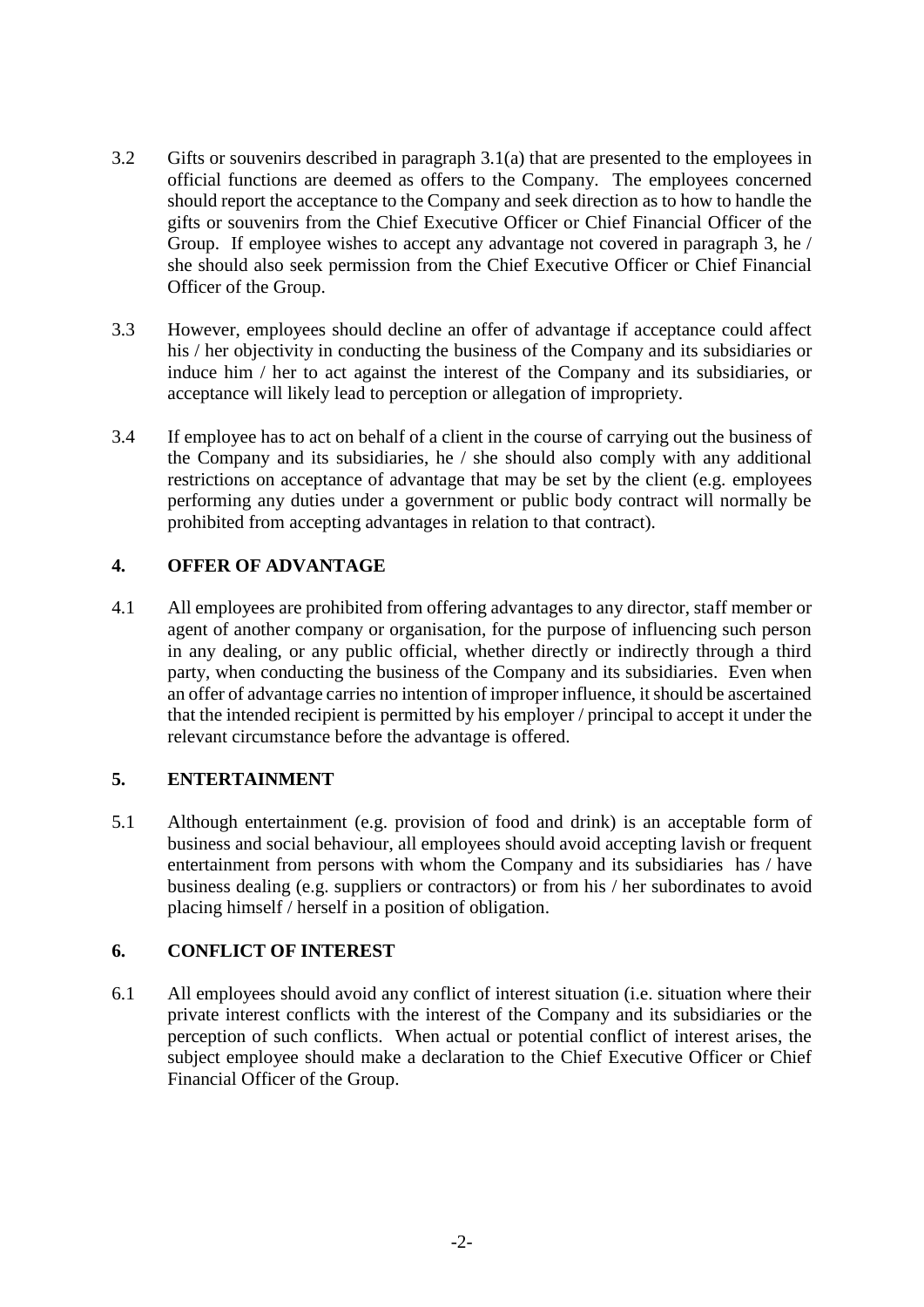- 6.2 Some common examples of conflict of interest are described below but they are by no means exhaustive:
	- (a) An employee involved in a procurement exercise is closely related to or has financial interest in the business of a supplier who is being considered for selection by the Company.
	- (b) One of the candidates under consideration in a recruitment or promotion exercise is a family member, a relative or a close personal friend of the employee involved in the process.
	- (c) A director of the Company has financial interest in a company whose quotation or tender is under consideration by the Board.
	- (d) An employee (full-time or part-time) undertaking part-time work with a contractor whom he is responsible for monitoring.

# **7. RECORDS, ACCOUNTS AND OTHER DOCUMENTS**

7.1 All employees should ensure that all records, receipts, accounts or other documents they submit to the Company and its subsidiaries give a true representation of the facts, events or business transactions as shown in the documents. Intentional use of documents containing false information to deceive or mislead the Company, regardless of whether there is any gain or advantage involved, is prohibited.

# **8. COMPLIANCE WITH LAWS OF HONG KONG AND IN OTHER JURISDICTIONS**

8.1 All employees must comply with all local laws and regulations when conducting the business of the Company and its subsidiaries, and also those in other jurisdictions when conducting business there or where applicable.

Failure to comply with this Policy and applicable laws and regulations relating to anticorruption may result in disciplinary action (which may include immediate termination) and where applicable, criminal prosecution against the parties concerned.

# **9. REPORTING AND INVESTIGATION PROCEDURES**

9.1 If an employee becomes aware of any actual or suspected breach of this Policy, he / she can report such incidents in accordance with the reporting channels and process stated in the Company's Whistleblowing Policy which provides a mechanism for employees and those who deal with the Company and its subsidiaries to raise concerns on any suspected impropriety, misconduct or malpractice through confidential reporting channels.